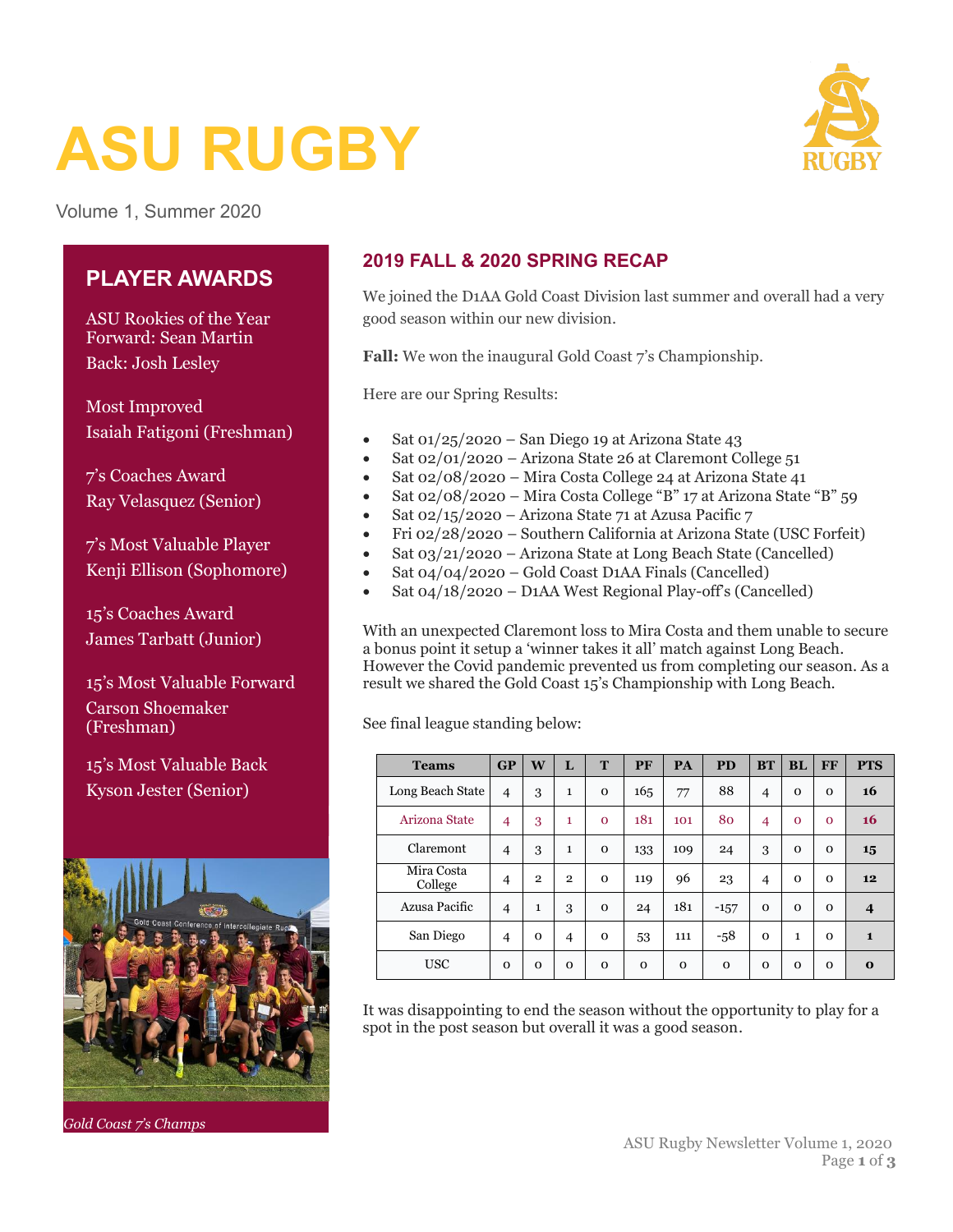# **ASU RUGBY**



Volume 1, Summer 2020

### **SUPPORTERS CLUB**

Thanks for to those who have signed up for the Supporters Club. **[Here are the names](https://asurugby.com/supporters-club/)** of everyone that has already committed to supporting the ASU Rugby Program.

It's not too late, please sign up now to join the Supporters club **[HERE.](https://asurugby.com/support-asu-rugby/)**



#### **RETURN TO PLAY UPDATE**

All ASU Club sport activities have been delayed. ASU Clubs Administration will be monitoring the pandemic closely and refining plans throughout the fall semester. We will work closely with our club contact at ASU to develop a return to play outline with the hope that we can resume some activities later in the fall.

We are hopeful that we will have a spring league season but time will tell what this will look like. At this point we are focusing on fundraising opportunities to set us up for success when we can return to the playing field.

#### **MEET OUR NEW CLUB PRESIDENT**

James Tarbatt will be the Club President for the 2020/2021 season taking over from Ben Cohen. James will start his final year of ASU this fall.

James is studying History and Political Science and he has loved every minute of it. He came over from the UK in 2017 not knowing what he was really throwing myself into but it couldn't have turned out better for him. Rugby has been a part of Jame's life since he was 7 years of age and his passion and love for it has only grown since I joined the team here at ASU.

He can't wait to get back out onto the field and start practicing with the lads again! This being his final year at ASU, he wants to make sure I get the most out of it for the Rugby team and with all that's gone on so far this year, it only makes him more eager to play again!

A fun fact about James is that he can say the alphabet backwards.